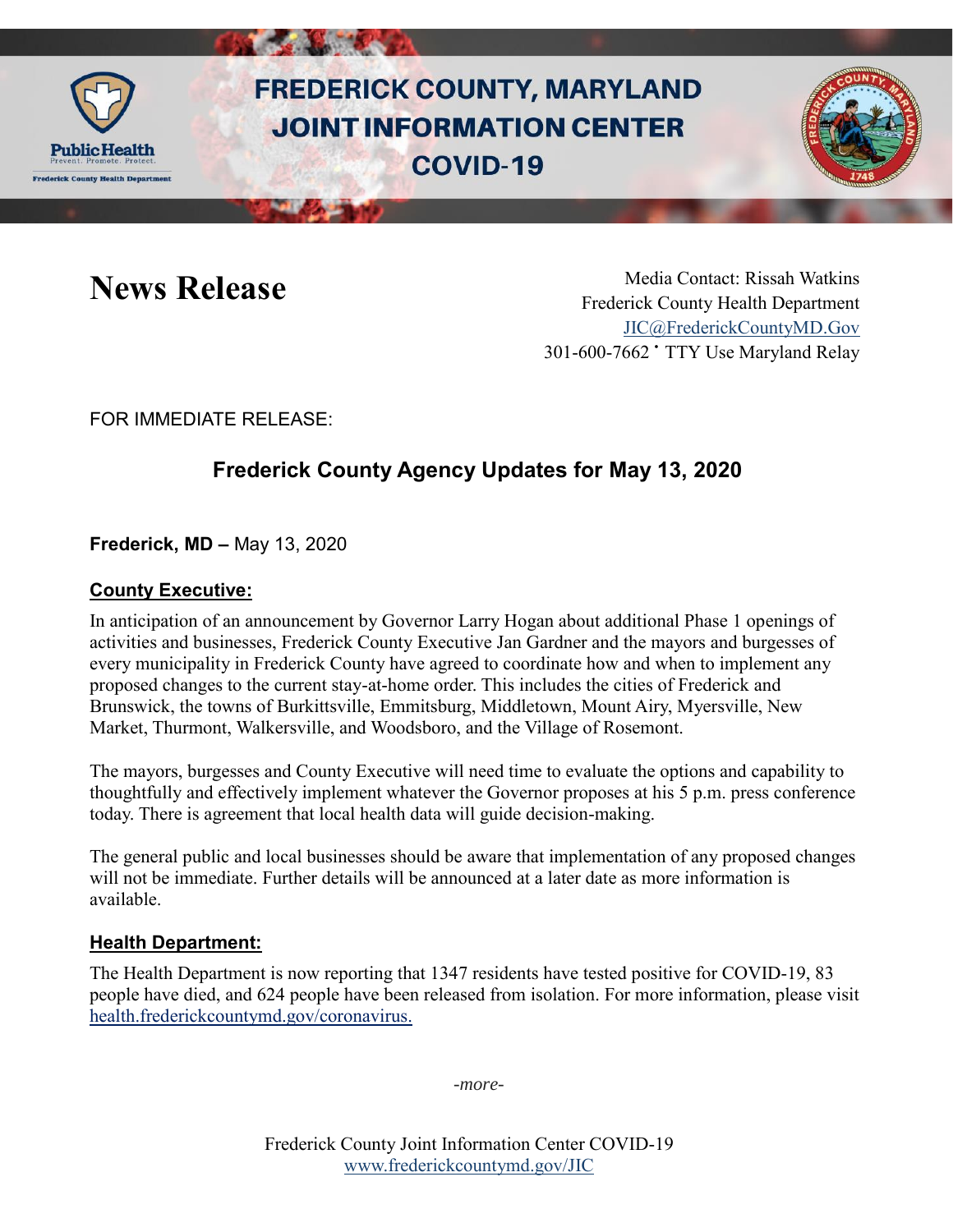

### **Page 2/JIC**

If your children missed vaccinations due to the Stay at Home order, make contact with your children's primary healthcare provider and begin catching them up on their vaccination schedules.



#### **JIC:**

#### *Board of Elections*

Frederick County wants you to Vote Safe-Vote at Home-Vote by Mail. Registered and eligible voters will automatically receive a primary election ballot in the mail. There was a delay in the post office delivery of many ballots to Frederick County voters from the Maryland State Board of Elections. You should receive your ballot no later than next week. Voters who have not received their ballot by Tuesday, May 19, should notify our office.



Due to the difficulty in making a late date change on the ballot, the date printed at the top of the ballot is incorrect. The date on the ballot is the original date for the primary election, April 28. The changed date for the election does not affect how your ballot is counted.

See more details here:<https://www.frederickcountymd.gov/CivicAlerts.aspx?AID=4583>

*-more-*